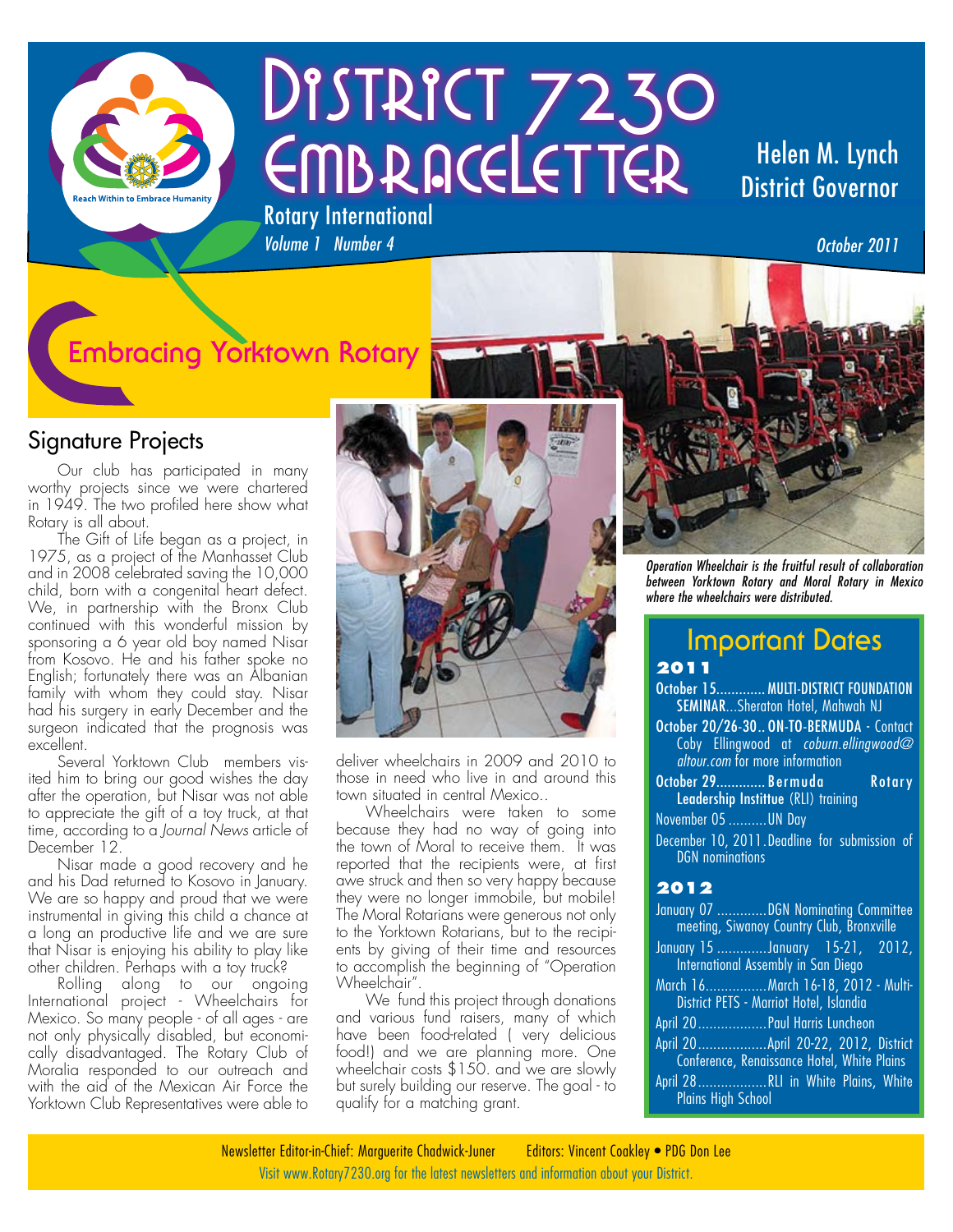# **Embracing Mt. Kisco Rotary**

### Visit from Congresswoman

Congresswoman Nan Hayworth was the guest speaker at our August 31 meeting. The local Lions Club and Chamber of Commerce were asked to join us in this meeting which was attended by approximately 60 people.

#### Pilots Who Care

This past Spring, our club's guest speakers included pilots Keith D'Entremont and Dick Sundell from Angelflight Northeast, an organization that arranges free flights to those requiring access to medical care.



Congresswoman Nan Hayworth with Mt. Kisco Rotary Club President Jonathan Bernz at our August 31, 2011 meeting.



Keith D'Entremont, Jonathan Bernz and Dick Sundell at Westchester County Airport in front of the Piper Archer II used by Angelflight Northeast to transport patients requiring medical care. (Photo: March 9, 2011)



Governor Andrew Cuomo addressing the audience at the unveiling of the 9-11 Memorial Monument in Mt. Kisco, NY (photo: 9-11-11)

Other recent guest speakers include: County Executive Robert Astorino, Helen M. Lynch - District Governor 7230, Author Suzan Waldinger, author, "Hope for the Hands of Haiti", Alan Chartok, radio personality at WAMC public Radio *(www.WAMC. org*), Judith LaBelle, Executive Director, Glynwood Farm (*www.Glynwood,com*),, Jonathan Pratt, Peter Pratt's Inn.

Recent activities include a Five Thousand Dollar (\$5,000.00) donation to the Mt. Kisco Volunteer Fire Department for the 9-11 Memorial Monument Fund. The monument was unveiled Sunday, September 11, 2011, the ten year anniversary of 9-11 and was attended by over 1,000. Speakers at the ceremony included NY State Governor Andrew Cuomo, U.S. Congresswoman Nan Hayworth, Mt. Kisco Mayor Michael Cindrich among others.

This past year, one of the highlights of our fundraising efforts was "Tastes of Northern Westchester," held this past May 12. Spearheaded by Club members Carl Weinberg and Judith Simon, this event raised nearly \$40,000 for Northern Westchester Hospital's IMNF (Institute for Music and Neurologic Function) program for the treatment of Patients suffering with Alzheimer's, Dementia, TBI and other chronic illnesses. This event proved to be not only financially successful, but also a wonderful evening of music, food, wine and dance enjoyed by over 100 people helping raise money for a very worthy cause.

Upcoming events include our annual Pancake Breakfast which will be held October 29, 2011 at the Mt. Kisco Holiday Inn. All are encouraged to attend.